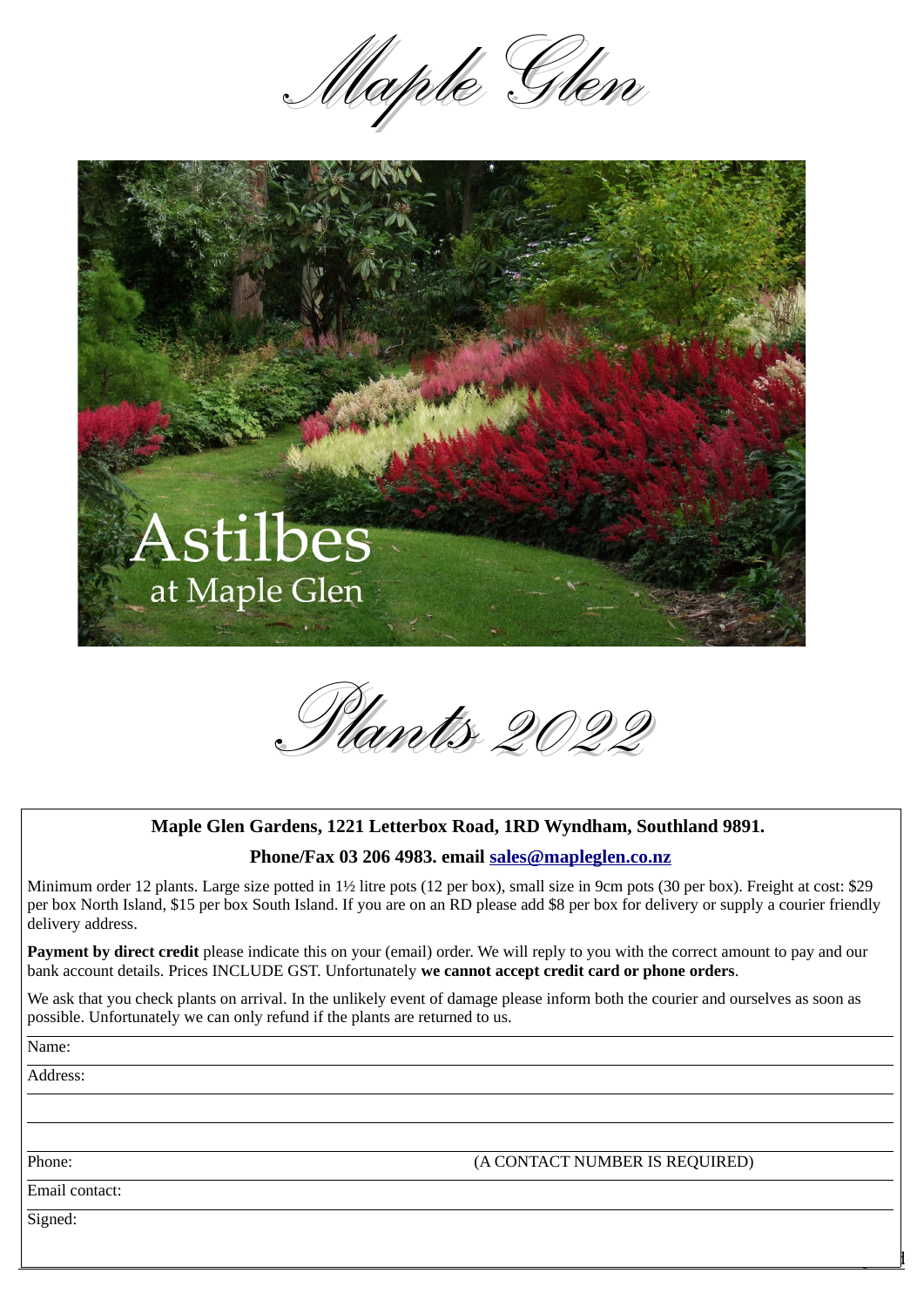| ACANTHUS MOLLIS (Bears Breeches) Evergreen attractive foliage fls white & brown 1m 1½ litre \$12.00      |  |
|----------------------------------------------------------------------------------------------------------|--|
| ACONITUM NAPELLUS (Monks Hood) blue fls. on 1m stems 1 <sup>1</sup> / <sub>2</sub> litre \$12.00         |  |
| ACONITUM NAPELLUS ALBUM white form deeply cut leaves 1 <sup>1</sup> / <sub>2</sub> litre \$12.00         |  |
| ACORUS GRAMINIEUS VARIEGATA 1½ litre \$12.00                                                             |  |
| ACIDANTHERA BICOLOR MURIELIAE (syn Gladiolus callianthus) 11/2 litre \$15.00                             |  |
| ACHILLEA AUTUMN SUNRISE autumn tones 11/2 litre \$12.00                                                  |  |
| ACHILLEA BUTTERSCOTCH 1½ litre \$12.00                                                                   |  |
| ACHILLEA CORONATION GOLD neat, non-spreading variety, gold fls. 60cm 11/2 litre \$12.00                  |  |
| ACHILLEA ANTHEA soft lemon, grey foliage 1½ litre \$12.00                                                |  |
| ACHILLEA HELLA GLASHOFF lemon yellow 11/2 litre \$12.00                                                  |  |
| ACHILLEA LAVENDER & LACE 1½ litre \$12.00                                                                |  |
| ACHILLEA RED VELVET 1½ litre \$12.00                                                                     |  |
| ACHILLEA SALMON BEAUTY 11/2 litre \$12.00                                                                |  |
| ACHILLEA TERRA COTTA 1½ litre \$12.00                                                                    |  |
| ACHILLEA PTAMICA NOBLESSA double white 11/2 litre \$12.00                                                |  |
| ACHILLEA VINTAGE WINE 1½ litre \$12.00                                                                   |  |
| ADONIS AMURIENSIS winter/spring yellow flowers, bronze ferny foliage 1½ litre \$15.00                    |  |
| AGAPANTHUS DARK BLUE deciduous 11/2 litre \$7.50                                                         |  |
| AGAPANTHUS GALES LILAC 11/2 litre \$12.00                                                                |  |
| ALCHEMILLA MOLLIS "Ladys Mantle" 11/2 litre \$12.00                                                      |  |
| ALLIUM CANARIATUM PULCHELLUM ALBUM dainty umbels of white bells 9cm pots \$8.00                          |  |
| ALLIUM MOLY yellow flowers 30cm 9cm pots \$8.00                                                          |  |
| ALLIUM ROSEUM bunches of rose pink fls 30cm 9cm pots \$8.00                                              |  |
| ALLIUM SICILUM large heads of green/pink hanging bells 9cm pots \$8.00                                   |  |
| ALLIUM SPHAEROCEPHAON dense egg shaped purple drumsticks 9cm small pots \$15.00                          |  |
| ALLIUM STIPULATUM large mauve-purple drumsticks 9cm small pots SOLD OUT                                  |  |
| ALOE VERA (indoor plant) good established plants 11/2 litre \$12.00                                      |  |
| ALSTROEMERIA AURANTICA (Peruvian Lily) orange flecked brown good cut fl.1m 1½ litre \$12.00              |  |
| ALSTROEMERIA LAVENDER LADY Lavender flecked black 60cm 1½ litre \$12.00                                  |  |
| ALSTROEMERIA PULCHELLA Red, edged green 1½ litre \$12.00                                                 |  |
| ALSTROEMERIA PURPLE 1 metre 1½ litre \$15                                                                |  |
| ALSTROEMERIA RED BARON 11/2 litre \$12.00                                                                |  |
| ALSTROEMERIA ROSE FROST dwf habit red & pink & white flowers 1 <sup>1</sup> / <sub>2</sub> litre \$12.00 |  |
| ALSTROEMERIAdwarf yellow great garden variety 30cm 1½ litre \$12.00                                      |  |
| ALSTROEMERIA PINK STAR tall variety 11/2 litre \$12.00                                                   |  |
| ALSTROEMERIA SUNSET dwarf apricot shades 25cm 11/2 litre \$12.00                                         |  |
| ALSTROEMERIA WALTER FLEMING White and gold, flecked brown 11/2 litre \$15                                |  |
| ALSTROEMERIA WHITE BUTTONS dwarf variety 15cm 11/2 litre \$12.00                                         |  |
|                                                                                                          |  |
| AMORPHOPHALLUS KONJAC (Konjac Voodoo Lily) 11/2 litre \$20.00                                            |  |
| AMORPHOPHALLUS ALBA (Konjac) white flowered form 1½ litre \$20.00                                        |  |
| ANCHUSA AZUREA "Loddon Royalist" intense blue fls. 1½ litre \$12.00                                      |  |
|                                                                                                          |  |
| ANEMONE BRACTIATA white wood anemone fls. With green ruff behind the flower. 1½ litre, \$12.00           |  |
| ANEMONE NEMEROSA ALLENII pale blue 1½ litre \$12                                                         |  |
| ANEMONE NEMEROSA BLUE 1½ litre \$12                                                                      |  |
| ANEMONE NEMEROSA FLORA PLENA double white 11/2 litre \$12.00                                             |  |
| ANEMONE RANUNCULOIDES FL.PL. Yellow double wood anemone $1\frac{1}{2}$ litre \$12.00                     |  |
| ANEMONE JAPONICA large white gold eyed fls. autumn 11/2 litre \$12.00                                    |  |
| ANEMONE JAPONICA single pink $1\frac{1}{2}$ litre \$12.00                                                |  |
| ANEMONE JAPONICA dark single pink 1½ litre \$12.00                                                       |  |
| ANEMONE JAPONICA SEMI-DOUBLE white 11/2 litre \$12.00                                                    |  |
| ANEMONE JAPONICA SEMI-DOUBLE pink 1½ litre \$12.00                                                       |  |
| ANTHEMIS CUPANIANA grey foliage white daisies $1\frac{1}{2}$ litre \$12.00                               |  |
| ANTHEMIS TINCTORIA E.C. Buxton masses of soft yellow daisies 1½ litre \$12.00                            |  |
| ARISAEMA CANDIDISSMA pink green and white striped arum like spathe followed by large attractive leaf.    |  |
| Rare and choice. 11/2 litre \$20                                                                         |  |
| ARISAEMA TORTUOSUM whipchord cobra 11/2 litre \$20                                                       |  |
| ARISARIUM PROBOSCIDEUM (Mouse Plant) brown fls. with tails Oct 10cm 11/2 litre \$12.00                   |  |
|                                                                                                          |  |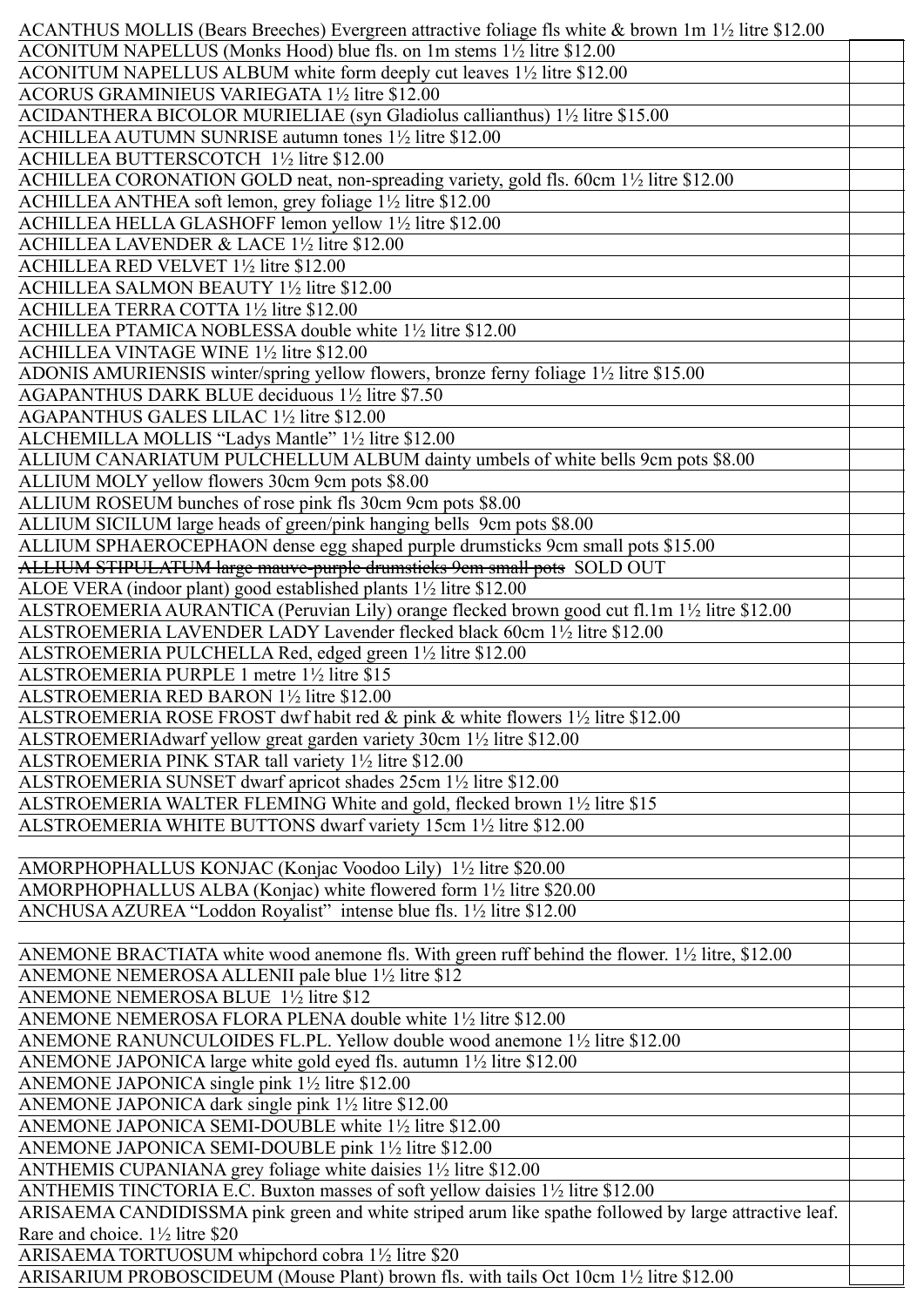| ARUNCUS SYLVESTERYII (Goats Beard) cream flowers 1.5m 1½ litre \$15                                                        |
|----------------------------------------------------------------------------------------------------------------------------|
|                                                                                                                            |
| ASPHEDOLINE LUTEA (Jacobs Rod) whorls of grey/green foliage, tall spikes of yellow fls 1½ litre \$12.00                    |
| ARUM ITALICUM dark leaf patterned silver 1½ litre \$12                                                                     |
| <b>ASTERS (Michaelmas Daisies)</b>                                                                                         |
| ASTER BABY BLUE dwf. Blue 11/2 litre \$12.00                                                                               |
| ASTER COOMBES VIOLET tall semi-double dark blue 1m 11/2 litre \$12.00                                                      |
| ASTER FELLOWSHIP tall semi-double pink 1m 1 <sup>1</sup> / <sub>2</sub> litre \$12.00                                      |
| ASTER HELEN BALLARD semi double deep pink 1½ litre \$12.00                                                                 |
| ASTER LADY IN BLUE dwarf habit, deep blue 50cm 1½ litre \$12.00                                                            |
| ASTER LUTEA (miniature michaelmas) large heads of tiny yellow daisies 11/2 litre \$12.00                                   |
| ASTER MAGNET 1½ litre \$12.00                                                                                              |
|                                                                                                                            |
| ASTER PLENTY large powder blue 1m 11/2 litre \$12.00                                                                       |
| ASTER ROYAL RUBY dwarf wine red 50cm 1½ litre \$12.00                                                                      |
| ASTER SILVER SPRAY masses of delicate pale blue fls 11/2 litre \$12.00                                                     |
| ASTER SNOW QUEEN tall single snow white 1m 1 <sup>1</sup> / <sub>2</sub> litre \$12.00                                     |
| ASTER THE SEXTON 1½ litre \$12.00                                                                                          |
| ASTER WINSTON CHURCHILL wine red 1m. 11/2 litre \$12.00                                                                    |
| ASTER (Michaelmas Daisies) box lots (12) of assorted named varieties 11/2 litre \$12.00                                    |
| <b>ASTILBES</b>                                                                                                            |
| ASTILBE BROUTCHERLIN (Spirea) tall narrow feathery plumes white 85cm 1½ litre \$12.00                                      |
| ASTILBE CATTLEYA Tall arching plumes of rose pink 75cm 11/2 litre \$12.00                                                  |
| ASTILBE CHINENSIS dwarf variety mat foliage lilac flowers 30cm 1½ litre \$12.00                                            |
| ASTILBE CHINENSIS MAXIMA larger late flowering chinensis hybrid, very vigorous 1 <sup>1</sup> / <sub>2</sub> litre \$12.00 |
| ASTILBE CRISPA dwarf pink, dark shiny foliage 11/2 litre \$12.00                                                           |
|                                                                                                                            |
| ASTILBE DIAMANTE early flowering white dwarf 1 <sup>1/2</sup> litre \$12.00                                                |
| ASTILBE FANAL dark wine red fls bronze foliage 1½ litre \$12.00                                                            |
| ASTILBE FUSCHIA SPANGLES deep fuschia pink 75cm 11/2 litre \$12.00                                                         |
| ASTILBE GLORIA Early flowering fluffy pale salmon pink 40cm 1½ litre \$12.00                                               |
| ASTILBE HYACINTH tall lilac 75cm 11/2 litre \$12.00                                                                        |
| ASTILBE IRENE ROTTESPIER tall pink 11/2 litre \$12.00                                                                      |
| ASTILBE MONTGOMERY dark red, 75cm 11/2 litre \$12.00                                                                       |
| ASTILBE PROFESSOR WEILEN tall arching spires cream 85cm 11/2 litre \$12.00                                                 |
| ASTILBE TAQUETII SUPERBA tall late flowering cerise, narrow spikes 1m 11/2 litre \$12.00                                   |
| ASTILBE WHITE GLORIA broad fluffy panicles of snow white fls. 11/2 litre \$12.00                                           |
| ASTRANTIA MAJOR pale pink 50cm 1½ litre \$12.00                                                                            |
| ASTRANTIA RUBRA red 45cm 1½ litre \$12.00                                                                                  |
|                                                                                                                            |
| BRUNNERA MACROPHYLLA Evergreen foliage, sprays of brilliant blue fls 1½ litre \$12.00                                      |
|                                                                                                                            |
| CALCEOLARIA VIOLACEA evergreen shrub to 2m. Lavender fls. Gold spotted inside. 1½ litre \$12.00                            |
|                                                                                                                            |
| CALLA ELLIOTII arum like yellow flowers white spotted foliage 11/2 litre \$12.00                                           |
| CALTHA PALUSTRIS (Marsh Marigold) 11/2 litre \$12.00                                                                       |
| CALTHA PALUSTRIS ALBA 11/2 litre \$12.00                                                                                   |
| CALTHA PALUSTRIS FL.PL. (Double Marsh Marigold) Yellow, early spring 1½ litre \$12.00                                      |
|                                                                                                                            |
| CAMPANULA LACTIFLORA large heads of lilac blue bells 1.5m 1½ litre \$12.00                                                 |
| CAMPANULA PERSICIFOLIA double white 1 <sup>1/2</sup> litre \$12                                                            |
| CAMPANULA PERSICIFOLIA double blue 1½ litre \$12                                                                           |
| CANNA LILY deep pink hardy one $1\frac{1}{2}$ litre \$12                                                                   |
| CARDIOCRINUM (Lilium Giganteum) flower stems to 4 metres 11/2 litre \$15                                                   |
|                                                                                                                            |
| CENTAUREA CAERULEA greyish foliage blue flowers 1½ litre \$12.00                                                           |
| CENTAUREA DELBATA PINK 11/2 litre \$12.00                                                                                  |
|                                                                                                                            |
| CENTAUREA MACROCEPHALA yellow 1½ litre \$12.00                                                                             |
| CENTAUREA OSSAEA white silver foliage 1½ litre \$12.00                                                                     |
| CHIERANTHUS "BETH" very bright purple wallflower 1 <sup>1</sup> / <sub>2</sub> litre \$12.00                               |
| CHERIANTHUS bowles mauve 11/2 litre \$12.00                                                                                |
| CHIONODOXA GIGANTEA (Glory of the Snow) small blue fls. 9cm \$8.00                                                         |
|                                                                                                                            |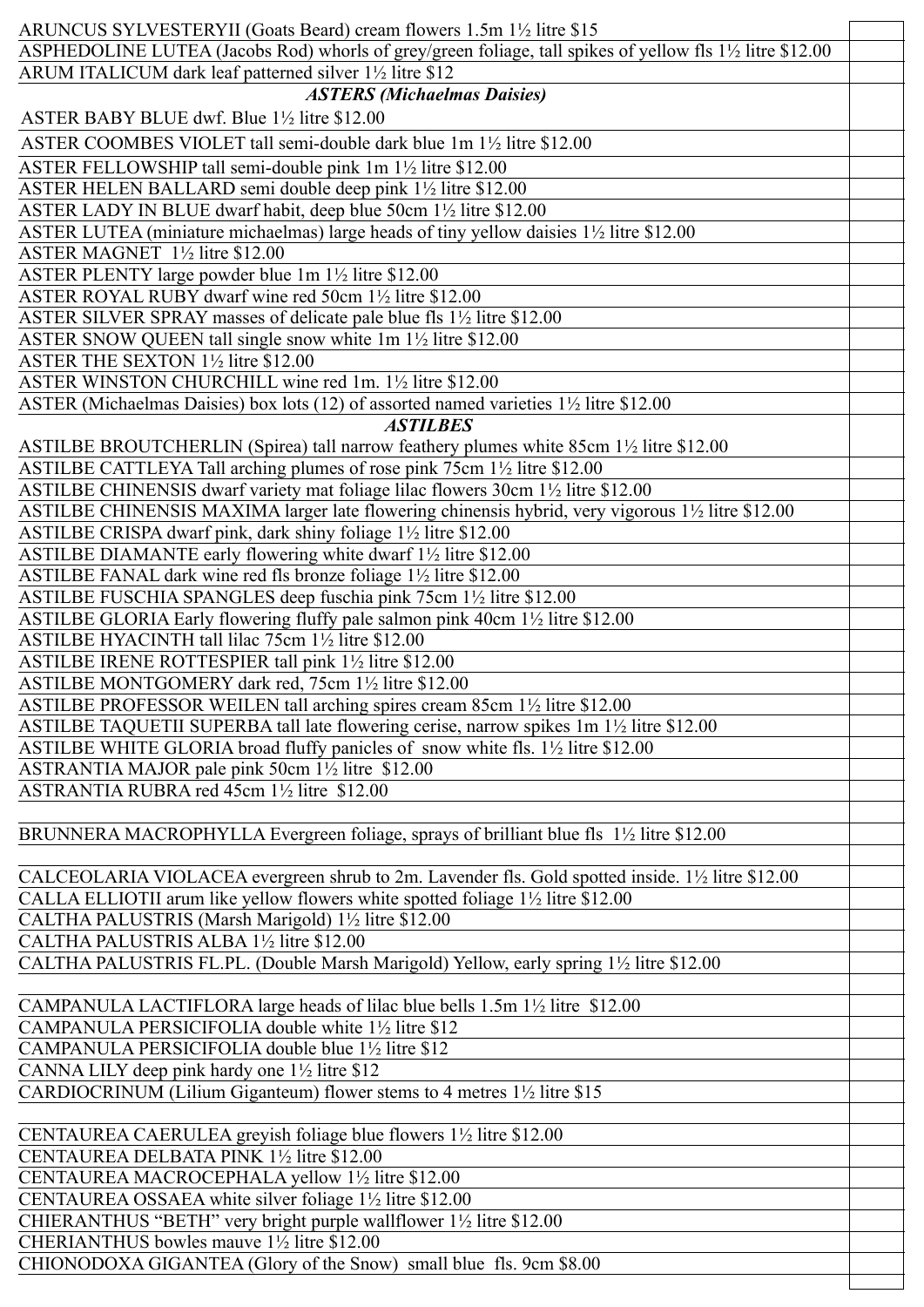| CHOINODOXA GIGANTEA ALBA white form of the above 9cm \$8.00                                                   |  |
|---------------------------------------------------------------------------------------------------------------|--|
| CHRYSANTHEMUM MAXIMUM (SHASTA DAISY) large single white 1m 11/2 litre \$12.00                                 |  |
| CHRYSANTHEMUM MAXIMUM "COBHAM GOLD" double cream gold. 1½ litre \$12.00                                       |  |
| CHRYSANTHEMUM BE-BOP 1½ litre \$12.00                                                                         |  |
| CHRYSANTHEMUM LARGE PINK late flowering hardy variety 11/2 litre \$12.00                                      |  |
| CHRYSANTHEMUM Orange pompom 40cm neat round plant March-April flowering 11/2 litre \$12.00                    |  |
| CHRYSANTHEMUM Garden Red blazing red, gold eye neat bush 75cm. In flower May 11/2 litre \$12.00               |  |
| CHRYSANTHEMUM "Morning Star" Small neat round plant to 35cm lemon fls. in May 11/2 litre \$12.00              |  |
| CHRYSANTHEMUM DWARF DOUBLE GOLD 11/2 litre \$12.00                                                            |  |
|                                                                                                               |  |
| CIMICIFUGA AMERICANA (Bugbane) creamy white spires beautiful foliage 1½ litre \$12.00                         |  |
| CIMICIFUGA RACEMOSA 11/2 litre \$15                                                                           |  |
|                                                                                                               |  |
| CLIVIA minata orange $1\frac{1}{2}$ litre \$15.00                                                             |  |
| COLCHICUM AGRIPPINUM lavender veined purple 11/2 litre \$12.00                                                |  |
| COLCHICUM BOWLSEANUM pink white centre 11/2 litre \$12.00                                                     |  |
| COLCHICUM SPECIOSUS Large purple pink crocus like flowers in autumn. 30cm 1½ litre \$12.00                    |  |
| COLCHICUM SPECIOSUS ALBUS white form of the above 1 <sup>1/2</sup> litre \$12.00                              |  |
| COLCHICUM WATERLILY DOUBLE PINK 11/2 litre \$15.00                                                            |  |
| CONVALLARIA MAJALIS white Lily of the valley 9cm size \$8.00                                                  |  |
| CONVALLARIA MAJALIS ROSEA pink lily of the valley 9cm size \$8.00                                             |  |
| COMMELINA COELESTIS brilliant blue fls 50cm 1½ litre \$12.00                                                  |  |
| CORYDALIS CHEILANTHIFOLIA beautiful ferny foliage, bronze in winter yellow flowers 11/2 litre \$12.00         |  |
| CORYDALIS CHINA BLUE fine cut leaves, blue fls just above 20cm 1 <sup>1</sup> / <sub>2</sub> litre \$12.00    |  |
| CORYOPSIS VERCILLATA MOONBEAM A mass of sulphur-yellow daisies in autumn 11/2 litre \$12.00                   |  |
| COSMOS ATROSANGUINEA (Chocolate Cosmos) black flowers 45cm 1½ litre \$12.00                                   |  |
| CROCROSMIA "LUCIFER" blood red 1m 1½ litre \$12.00                                                            |  |
| CROCOSMIA MASONORUM Brilliant orange red 60cm good cut flr. 11/2 litre \$12.00                                |  |
| CROCROSMIA STAR OF THE EAST Large soft golden orange star shaped fls. 60cm 11/2 litre \$12.00                 |  |
| CROCROSMIA SOLFATERRE bronze leaf, yellow fls 30cm 11/2 litre \$12.00                                         |  |
|                                                                                                               |  |
|                                                                                                               |  |
|                                                                                                               |  |
| CROCUS MEDIUS autumn flowering \$12.00                                                                        |  |
|                                                                                                               |  |
| CYCLAMEN NEAPOLITUM (Syn. C. hederafolium) hardy garden variety, flowering size. $1\frac{1}{2}$ litre \$25.00 |  |
| DAHLIA SINGER dwarf double dark red 25cm 11/2 litre \$12.00                                                   |  |
|                                                                                                               |  |
| DAHLIA AMBITION dark purple cactus \$12.00                                                                    |  |
| DAHLIA AUTUMN SUNSHINE double orange \$12.00<br>DAHLIA BISHOP OF LANSDAFF 1½ litre \$12.00                    |  |
|                                                                                                               |  |
| DAHLIA BONNE ESPERANCE dwf single pink 25cm 1 <sup>1/2</sup> litre \$12.00                                    |  |
| DAHLIA CAFE AU LAIT huge soft apricot cream 11/2 litre \$12.00                                                |  |
| DAHLIA FIRE MOUNTAIN dark foliage, blazing double red fls 1m 1 <sup>1</sup> / <sub>2</sub> litre \$12.00      |  |
| DAHLIA YELLOW SINGLE BLACK FOLIAGE \$12.00                                                                    |  |
| DAHLIA RED DEVIL low red double, dark foliage                                                                 |  |
| DAHLIA SMALL WHITE POM-POM \$12.00                                                                            |  |
| DAHLIA SHADOW CAT black red \$12.00                                                                           |  |
| DAHLIA dwarf white cactus \$12.00                                                                             |  |
| DARMERA PELTATA (Syn. PELTIPHYLLUM PELTATA) pink fls then large round leaves 1½ litre \$12.00                 |  |
| DELPHINIUM BLUE SENSATION One metre, brilliant blue 1½ litre \$12.00                                          |  |
| DELPHINIUM PINK SENSATION One metre, pink 1 <sup>1/2</sup> litre \$12.00                                      |  |
|                                                                                                               |  |
| DIANTHUS DIANE double salmon pink 1½ litre \$12.00                                                            |  |
| DIANTHUS DADS FAVOURITE double white laced black maroon 1 <sup>1</sup> / <sub>2</sub> litre \$12.00           |  |
| DIANTHUS DORIS pink double salmon eye zone 1½ litre \$12.00                                                   |  |
| DICENTRA CUCULLARIA Bleeding Heart little one, white fls. 1½ litre \$12.00                                    |  |
| DICENTRA EXIMIA (Bleeding Heart) ferny bluish foliage pink fls 30cm 1½ litre \$12.00                          |  |
| DICENTRA EXIMIA ALBA (White Bleeding Heart) 1½ litre \$12.00                                                  |  |
| DICENTRA SPECTABILIS (Bleeding Heart) red heart shaped fls 1½ litre \$20                                      |  |
| DIERAMA WHITE (Fairy Bells) \$12<br>DIERAMA LAVENDER PINK (Fairy Bells) \$12                                  |  |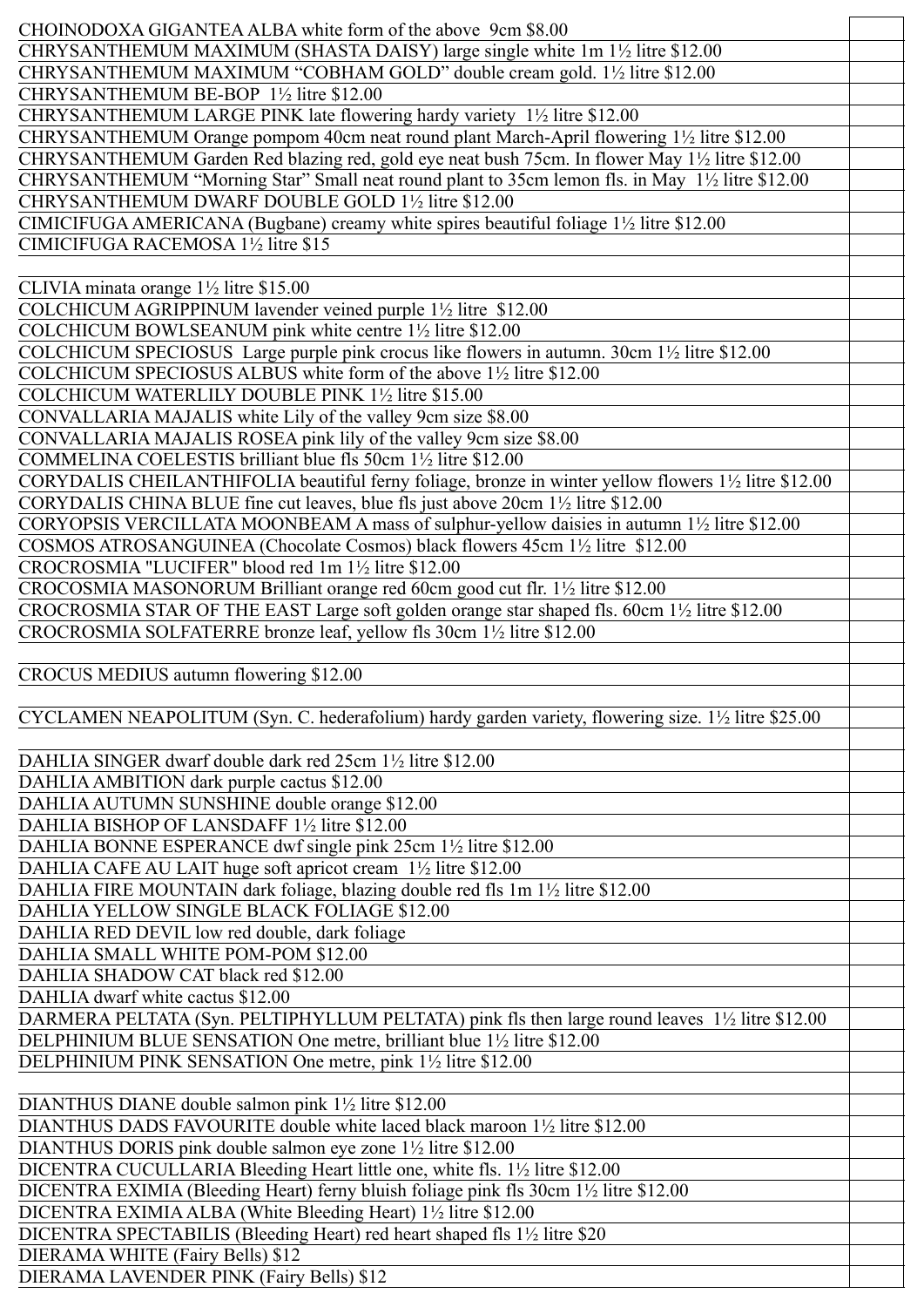| DIERAMA PLUM (Fairy Bells) \$12                                                                                                  |  |
|----------------------------------------------------------------------------------------------------------------------------------|--|
| DIMORPOTHECA BARARAE COMPACTA neat foliage, pink daisies 30cm 1½ litre \$12.00                                                   |  |
| DISPORUM VARIEGATUM green/white foliage flowers striped green & white 50cm 11/2 litre \$12.00                                    |  |
| DORONICUM CORDATUM (Leopards Bane) large yellow daisies early 60cm 11/2 litre \$12.00                                            |  |
|                                                                                                                                  |  |
| EPIMEDIUM SULPHUREUM groundcover for dry shade. Attractive foliage, yellow fls 1½ litre \$12.00                                  |  |
|                                                                                                                                  |  |
| ERANTHIS HYEMALIS (Winter Aconite) yellow fls with a green ruff midwinter 9cm \$8.00<br>ERYTHRONIUM DENIS CANIS 9cm size \$15.00 |  |
|                                                                                                                                  |  |
| ERYTHRONIUM TUOLUMENSE yellow dogs-tooth-violet 9cm size \$12.00                                                                 |  |
| ERYTHRONIUM WHITE BEAUTY white dogs tooth violet 9cm size \$12.00                                                                |  |
| ERYTHRONIUM REVOLUTUM PINK BEAUTY 9cm size \$15.00                                                                               |  |
| EUPHORBIA FIRE GLOW orange 1½ litre \$12.00                                                                                      |  |
| EUPHORBIA "GREAT DIXTER" foliage bronze green. Fls. copper bronze orange 1½ litre \$12.00                                        |  |
|                                                                                                                                  |  |
| FILIPENDULA Double Cream (Meadowsweet) tall double cream 1.5m 11/2 litre \$12.00                                                 |  |
| FILIPENDULA PALMATA NANA dwarf form pink 45cm 1½ litre \$12.00                                                                   |  |
| FILIPENDULA PALMATA RUBRA fluffy pink fls 1.5m 1½ litre \$12.00                                                                  |  |
| FILIPENDULA ULMERIA AUREA (Golden filipendula) beautiful golden foliage, white fls. 11/2 litre \$12.00                           |  |
| FOTHERGILLA MAJOR shrub to 1.5m 1½ litre \$25.00                                                                                 |  |
| FRANCOA RAMOSA (Bridal Wreath) pink flowers, easy to grow evergreen. 11/2 litre \$12.00                                          |  |
| FRITILLARIA LATIFOLIA \$20                                                                                                       |  |
| FRITILLARIA MELEAGRIS pink wine & white mixed SOLD OUT                                                                           |  |
| FRITILLARIA THUNBERGII (Syn. Verticillata) cream/green fls, brown veins \$20.00                                                  |  |
| FURCRAEA BEDDINGHOUSIA rosette of blue/grey leaves. Eventually a 6m flower spike. \$15.00                                        |  |
| <b>GALANTHUS (Snowdrops)</b>                                                                                                     |  |
| GALANTHUS Atkinsiae 9cm size \$8.00                                                                                              |  |
| GALANTHUS Sam Arnott 9cm size \$8.00                                                                                             |  |
| GALANTHUS Sam Arnott 1 <sup>1</sup> / <sub>2</sub> litre \$12.00                                                                 |  |
| GALANTHUS nivalis flora plena. Double form 12cm. 9cm size \$8.00                                                                 |  |
| GALANTHUS elwesii 9cm \$8.00                                                                                                     |  |
| GALANTHUS nivalis 9cm size \$8.00                                                                                                |  |
| GALANTHUS Magnet 9cm size \$8.00                                                                                                 |  |
| GALANTHUS PLICATUS PLENUS large double deep green 9cm size \$12.00                                                               |  |
|                                                                                                                                  |  |
| GALTONIA CANDICANS (Cape Hyacinth) white bells 1m 1 <sup>1</sup> / <sub>2</sub> litre \$12.00                                    |  |
| GERANIUM CLARKEII KASHMIR WHITE white veined blue 11/2 litre \$12.00                                                             |  |
|                                                                                                                                  |  |
| GERANIUM ENDRESSII pink veined red 40cm 11/2 litre \$12.00                                                                       |  |
| GERANIUM GRANDIFLORA (Syn. Himalayense) large blue flowers 25cm 1 <sup>1</sup> / <sub>2</sub> litre \$12.00                      |  |
| GERANIUM IBERICUM Violet blue veined darker 1½ litre \$12.00                                                                     |  |
| GERANIUM MACULATUM ALBUM 11/2 litre \$12.00                                                                                      |  |
| GEUM BORISII bright copper orange dwarf habit 15cm 11/2 litre \$12.00                                                            |  |
| GEUM "FIRESTORM" double copper orange \$12.00                                                                                    |  |
| GEUM LADY STRATHENDEN double yellow \$12.00                                                                                      |  |
| GEUM MRS BRADSHAW double red 11/2 litre \$12.00                                                                                  |  |
| GLADIOLUS RECURVUS PURPUREO AURATUS chocolate & cream species gladiolus. 1½ litre \$12.00                                        |  |
| GLADIOLUS PAPILO RUBY ruby red 1½ litre \$15.00                                                                                  |  |
| GLADIOLUS PAPILO CREAM rich cream 11/2 litre \$15.00                                                                             |  |
| GLADIOLUS TRISTIS species gladiolus, cream sweetly scented flowers $1\frac{1}{2}$ litre \$15.00                                  |  |
| HELENIUM LORD OF FLANDERS 1½ litre \$12.00                                                                                       |  |
| HELENIUM RED WONDER Bronze red black eyed daisy fls. 1m 1 <sup>1</sup> / <sub>2</sub> litre \$12.00                              |  |
| HELENIUM WOLSTRAND gold bronze black eyed daisies 11/2 litre \$12.00                                                             |  |
| HELEOPSIS SCABRA double gold sunflower 1.2m 1½ litre \$12.00                                                                     |  |
|                                                                                                                                  |  |
| HELICODICEROS MUSCIVORUS (Dead Horse Arum) Limited numbers 11/2 litre \$25.00                                                    |  |
| HEMERODACTYLUS TUBEROSA Snakes head iris fls green/black early spring 9cm size \$12.00                                           |  |
| HEPATICA TRILOBA blue fls. Early spring 20cm 1½ litre \$15.00                                                                    |  |
| HOSTA ALBO PICTA bright yellow spring foliage, two tone green in autumn 50cm 1 <sup>1</sup> / <sub>2</sub> litre \$12.00         |  |
| HOSTA ANTIOCH green leaf heavily edged cream 40cm 1 <sup>1</sup> / <sub>2</sub> litre \$12.00                                    |  |
| HOSTA AUREA MARGINATA dark green leaves edged with gold 50cm 11/2 litre \$12.00                                                  |  |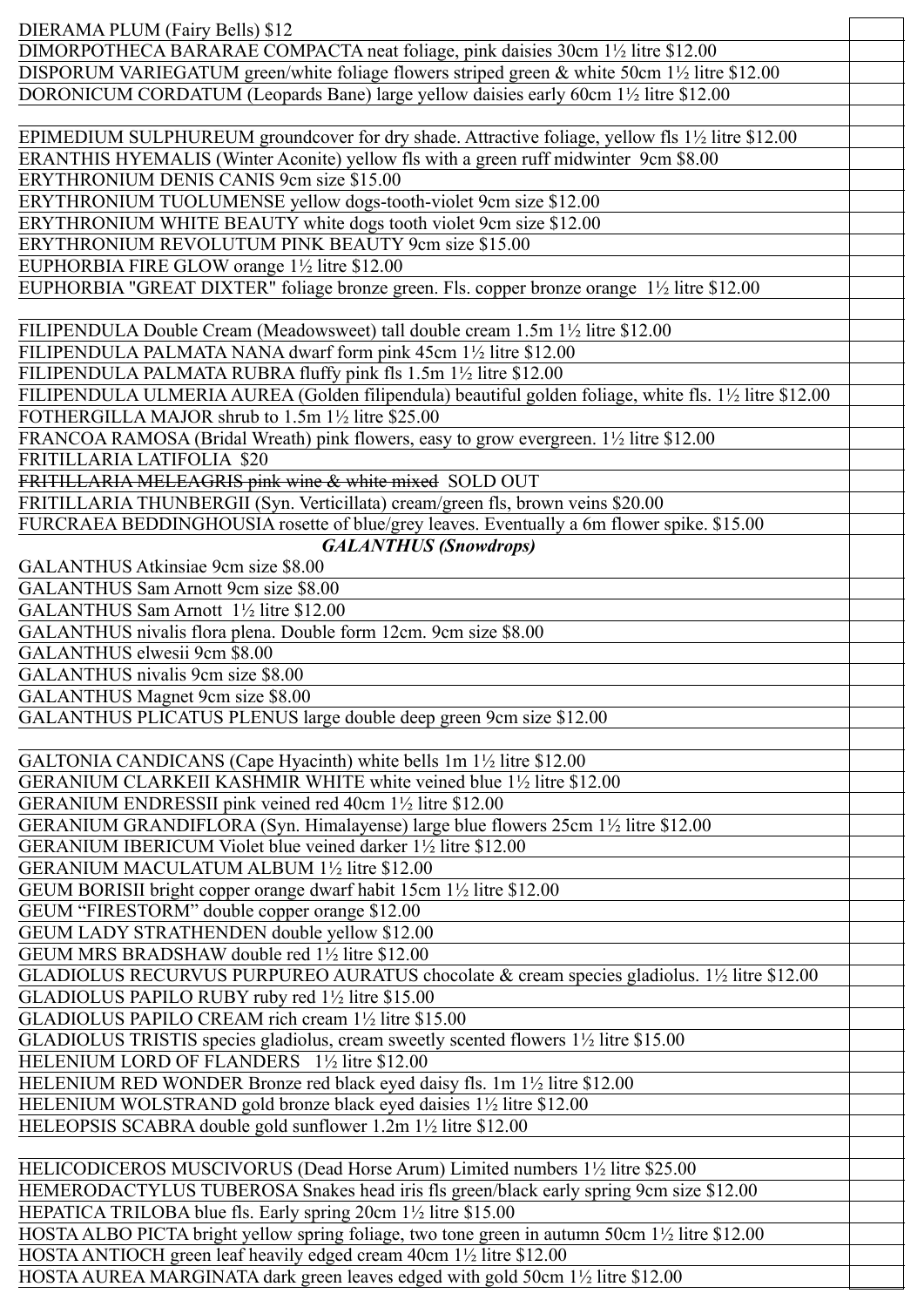| HOSTA BLUE UMBRELLAS very large blue leaves 60cm 11/2 litre \$12.00                                                                                     |  |
|---------------------------------------------------------------------------------------------------------------------------------------------------------|--|
| HOSTA FRANCES WILLIAMS blue/gold edge 1½ litre \$12.00                                                                                                  |  |
| HOSTA GREAT EXPECTATIONS variegated gold 11/2 litre \$12.00                                                                                             |  |
| HOSTA GOLD STANDARD large sun proof gold leaves with fine green edge 60cm. 1½ litre \$12.00                                                             |  |
| HOSTA GOLDEN TIARA small variety green edged gold. 11/2 litre \$12.00                                                                                   |  |
| HOSTA LOVE PAT round blue foliage 1½ litre \$12.00                                                                                                      |  |
| HOSTA LOYALIST white/green 1½ litre \$12.00                                                                                                             |  |
| HOSTA PATRIOT dark green white edged \$12.00                                                                                                            |  |
| HOSTA PIZAZZ blue/green cream edge 1½ litre \$12.00                                                                                                     |  |
| HOSTA SAGAE large variegated 11/2 litre \$12.00                                                                                                         |  |
| HOSTA SUM N SUBSTANCE Very large pale green with gold sheen in summer. 11/2 litre \$12.00                                                               |  |
|                                                                                                                                                         |  |
| HYACINTHOIDES BLUE (Scilla campanulata) English bluebell. 1½ litre \$12.00                                                                              |  |
| INULA ORIENTALIS yellow fine petalled flowers 11/2 litre \$12.00                                                                                        |  |
|                                                                                                                                                         |  |
| IRIS CHRYSOGRAPHES BLACK 1½ litre \$20.00                                                                                                               |  |
| IRIS CRISTATA blue 9cm size \$12.00                                                                                                                     |  |
| IRIS CRISTATA ALBA white form 9cm size \$12.00                                                                                                          |  |
| Higo Iris are a particular strain of Japanese Iris (Iris ensata) in which all six petals stand out horizontally                                         |  |
| to form a large flat round "dinner plate" flower. They do well in any good rich garden soil which does not                                              |  |
| dry out before midsummer and are also suitable for planting in bog conditions & shallow water.                                                          |  |
| IRIS HIGO BUTTERFLY PRINCE Beautiful lavender blue, white centre. 1½ litre \$12.00                                                                      |  |
| IRIS HIGO DISTANT ECHO lavender blue, cream centre 11/2 litre \$12.00                                                                                   |  |
| IRIS HIGO FATIMA GO ARU huge white 11/2 litre \$12.00                                                                                                   |  |
| IRIS HIGO GEISHA GIRL Blue, purple and white striped fls. 1 <sup>1</sup> / <sub>2</sub> litre \$12.00                                                   |  |
| IRIS HIGO GLAMOUR dark blue 11/2 litre \$12.00                                                                                                          |  |
| IRIS HIGO INSPIRATION claret red, large white spot on each petal 1½ litre \$12.00                                                                       |  |
| IRIS HIGO REIGN OF GLORY 1½ litre \$12.00                                                                                                               |  |
| IRIS HIGO RURI OGI huge dark blue, white zone on each petal 11/2 litre \$12.00                                                                          |  |
| IRIS HIGO SEA FURY pale blue, fine white edge 11/2 litre \$12.00                                                                                        |  |
| IRIS HIGO SHIKINGO blue flecked purple 11/2 litre \$12                                                                                                  |  |
| IRIS HIGO THE GEISHA white veined dark purple 11/2 litre \$12.00                                                                                        |  |
| IRIS HIGO WORLDS DELIGHT large fls. pale pink 1½ litre \$12.00                                                                                          |  |
| IRIS HIGO YASHABOSHI purple, heavily speckled variety 75cm 1½ litre \$12.00                                                                             |  |
| Irises ensata, kaempferi and sibirica all enjoy the same damp conditions as Higos                                                                       |  |
| IRIS ENSATA VARIEGATA Green and white striped foliage. Red-purple flowers 60cm 1½ litre \$12.00                                                         |  |
| IRIS KAEMPFERI "Rose Queen" An elegant "water iris" bright rose pink fls 75cm 1½ litre \$12.00                                                          |  |
| IRIS KAEMPFERI "Snow Queen" white form of the above. 1 <sup>1</sup> / <sub>2</sub> litre \$12.00                                                        |  |
| IRIS SIBIRICA (Water Iris) SILVER EDGE blue, fine gold edge 1½ litre \$12.00<br>IRIS SIBIRICA (Water Iris) CEASARS BROTHER violet blue 1½ litre \$12.00 |  |
| IRIS SIBIRICA (Water Iris) CREAM CHANTELLY 1½ litre \$12.00                                                                                             |  |
| IRIS SIBIRICA (Water Iris) CRYSTAL BRIGHT white 1 <sup>1</sup> / <sub>2</sub> litre \$12.00                                                             |  |
| IRIS SIBIRICA (Water Iris) HARPSWELL HAPPINESS large flowered rich cream 1½ litre \$12.00                                                               |  |
| IRIS SIBIRICA (Water Iris) HUBBARD plum 1½ litre \$12.00                                                                                                |  |
| IRIS SETOSA DWARF FORM flowers blue veined darker, neat tufted foliage 30cm 1½ litre \$12.00                                                            |  |
| IRIS SETOSA "KIRIGAMINE" navy blue flowers on branched stems 1½ litre \$12.00                                                                           |  |
| IRIS TECTORUM BLUE ideal dwarf iris for a dry site, large blue flowers 1 <sup>1</sup> / <sub>2</sub> litre \$12.00                                      |  |
|                                                                                                                                                         |  |
| KNAUTIA MACEDONICA (Syn. Scabiosa macedonica) dark burgundy red 1½ litre \$12.00                                                                        |  |
| KNIPHOFIA (Red Hot Poker) dwf. scarlet. 75cm. 1½ litre \$12.00                                                                                          |  |
| KNIPHOFIA (Red Hot Poker) miniature yellow. 75cm. 1½ litre \$12.00                                                                                      |  |
| KNIPHOFIA (Red Hot Poker) Ernest Mitchell very large gold. Ages to orange yellow 1½ litre \$12.00                                                       |  |
| KNIPHOFIA (Red Hot Poker) Green/Lemon 1.2 metres 11/2 litre \$12.00                                                                                     |  |
| KNIPHOFIA (Red Hot Poker) Red/Gold blazing colour. 1.2m. 1½ litre \$12.00                                                                               |  |
| KNIPHOFIA (Red Hot Poker) Tall Red 1½ litre \$12.00                                                                                                     |  |
| KNIPHOFIA (Red Hot Poker) Giant Red 1½ litre \$12.00                                                                                                    |  |
| KNIPHOFIA (Red Hot Poker) Peach soft peach pink 1.2m 1½ litre \$12.00                                                                                   |  |
| KNIPHOFIA (Red Hot Poker) Orangeade small variety bright orange 75cm 11/2 litre \$12.00                                                                 |  |
| LEUCANTHEMUM SONNENSCHEIM large pale yellow daisy 75cm 1½ litre \$12.00                                                                                 |  |
|                                                                                                                                                         |  |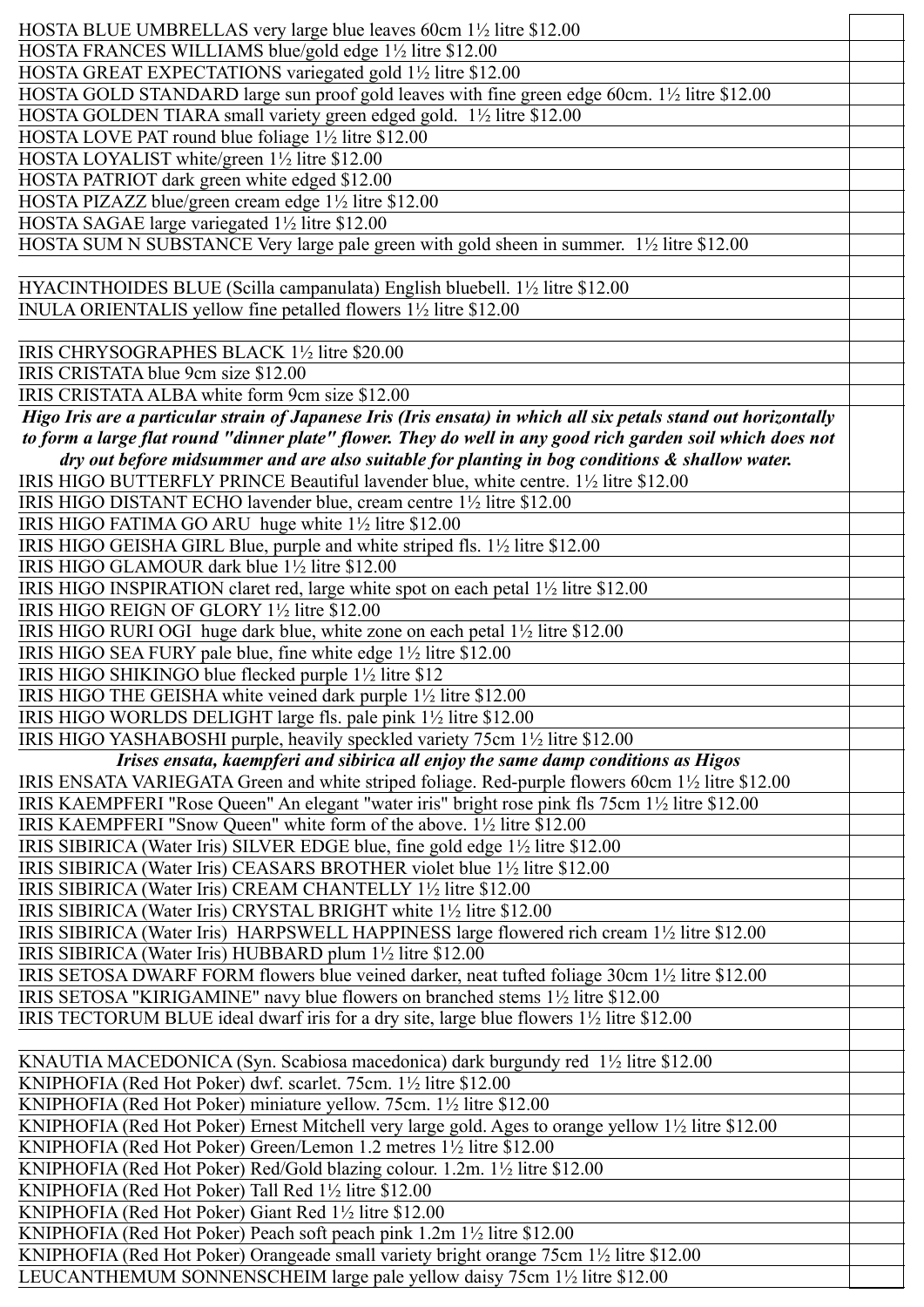| LEUCOJUM AVESTIVUM (Snowflake) 1½ litre \$12.00                                                     |  |
|-----------------------------------------------------------------------------------------------------|--|
| LEUCOJUM AUTUMNALE autumn flowering snowflake 11/2 litre \$15.00                                    |  |
| LIGULARIA DENTATA dark leaf 1½ litre \$12.00                                                        |  |
| LIGULARIA STENOCEPHALA 1½ litre \$12                                                                |  |
|                                                                                                     |  |
| LILIUM HANSONII \$15.00                                                                             |  |
| LILIUM MACKLINIAE small pink \$15.00                                                                |  |
| LILIUM MARTAGON 1½ litre \$12.00                                                                    |  |
| LILIUM MARTAGON ALBUM 1metre 11/2 litre \$12.00                                                     |  |
| LILIUM MARTAGON LEMON 1½ litre \$15.00                                                              |  |
| LILIUM MARTAGON RUBRUM 1½ litre \$15.00                                                             |  |
|                                                                                                     |  |
| LILIUM MARTAGON PINK 1½ litre \$15.00                                                               |  |
| LILIUM PARDELINUM (Leopard Lily) 11/2 litre \$15.00                                                 |  |
| LILIUM TIGRINUM (Tiger Lily) 1½ litre \$12.00                                                       |  |
|                                                                                                     |  |
| LOBELIA FULGENS CARDINALIS (Cardinal Flower) dark red black foliage. Scarlet fls 1½ litre \$12.00   |  |
| LOBELIA SIPHILITICA ALBA white fls. 11/2 litre \$12.00                                              |  |
| LYSITCHITON AMERICANA (Skunk Cabbage) 1½ litre \$20.00                                              |  |
| LYSIMATCHIA CLETHROIDES gooseneck loosestrife white fls. 1½ litre \$12.00                           |  |
| MACLEAYA CORDATA (Plume Poppy) blue leaves to $1.5m 1\frac{1}{2}$ litre \$12.00                     |  |
| MECONOPSIS Himalayan Blue Poppy \$12.00                                                             |  |
| MECONOPSIS CAMBRICA (Welsh Poppy) orange/yellow mixed 30cm 1½ litre \$12.00                         |  |
|                                                                                                     |  |
| MONARDA MAHOGONY (Bergamot) wine red 11/2 litre \$12.00                                             |  |
| MONARDA PRAIRIE FIRE (Bergamot) flame red 1m 11/2 litre \$12.00                                     |  |
| MONARDA PRARIE GLOW pink \$12.00                                                                    |  |
| MONARDA PRARIE NIGHT purple \$12.00                                                                 |  |
| MOREA DIETES BICOLOR soft yellow orange rimmed black eyes, likes a hard dry site 11/2 litre \$12.00 |  |
| MUSCARI white match head \$12.00                                                                    |  |
|                                                                                                     |  |
|                                                                                                     |  |
| NARCISSUS OBVALLARIS Wordsworths Daffodil or Tenby daffodil early small gold trumpet 30cm \$12      |  |
| NARCISSUS WHITE SAIL double white. 9cm size \$8.00                                                  |  |
| NERCISSUS W.P.MILNER 9cm size \$20.00                                                               |  |
| NEPETA Six Hills Giant (Catmint) 1½ litre \$12.00                                                   |  |
| NERINE BOWDENII (Spider Lily) bright pink 40cm 1½ litre \$12.00                                     |  |
| NERINE FOTHERGILII MAJOR RED 1½ litre \$12.00                                                       |  |
| NERINE PINK FRILLS a pale pink form of N. bowdenii. heads of frilled pink fls 1½ litre \$12.00      |  |
| OMPHALODES VERNA blue forget-me-not flowers for the shade garden 1½ litre \$12.00                   |  |
|                                                                                                     |  |
| <b>PAPAVAR</b> (Oriental poppies)                                                                   |  |
| PAPAVAR CORAL REEF Large salmon pink, black centre 11/2 litre \$12.00                               |  |
| PAPAVAR DUBLOON semi double, soft apricot orange 1½ litre \$12.00                                   |  |
| PAPAVAR EMPRESS OF INDIA Huge dark red black blotched fls 1½ litre \$12.00                          |  |
| PAPAVAR PATTYS PLUM 1½ litre \$12.00                                                                |  |
| PAPAVAR PRINCE CHARMING white edged orange 1 <sup>1</sup> / <sub>2</sub> litre \$12.00              |  |
| PAPAVAR ROYAL WEDDING White, dark purple blotch on each petal 11/2 litre \$12.00                    |  |
| PHLOMIS RUSSELIANA Jerusalem Sage. buff yellow fls in whorls on 1m stems 11/2 litre size \$12.00    |  |
| PHILESIA MAGALLANICA dwarf sub-shrub with red waxy lapageria like flowers 1½ litre size \$20.00     |  |
| PHLOX MACULATA NATASCHA Lilac pink & white variegated flowers, perfumed 11/2 litre \$12.00          |  |
|                                                                                                     |  |
| PHLOX MACULATA OMEGA white, pink eye, perfumed 1½ litre \$12.00                                     |  |
| PHLOX PANICULATA. Summer flowering scented perennial                                                |  |
|                                                                                                     |  |
| PHLOX PANICULATA ARGOSY Pale lavender with large white eye zone 11/2 litre \$12.00                  |  |
| PHLOX PANICULATA BRIGADIER salmon-orange. 11/2 litre \$12.00                                        |  |
| PHLOX PANICULATA BRIGHT EYES white with bright pink eye 1½ litre \$12.00                            |  |
| PHLOX PANICULATA GRANDIFLORA white 11/2 litre \$12.00                                               |  |
| PHLOX PANICULATA LE MADHI, purple 1 <sup>1/2</sup> litre \$12.00                                    |  |
| PHLOX PANICULATA H.B. MAY large flowered bright pink 1½ litre \$12.00                               |  |
| PHLOX PANICULATA STARFIRE, red 11/2 litre \$12.00                                                   |  |
| PHLOX PANICULATA MEIR COPYN bright pink, red eye. 11/2 litre \$12.00                                |  |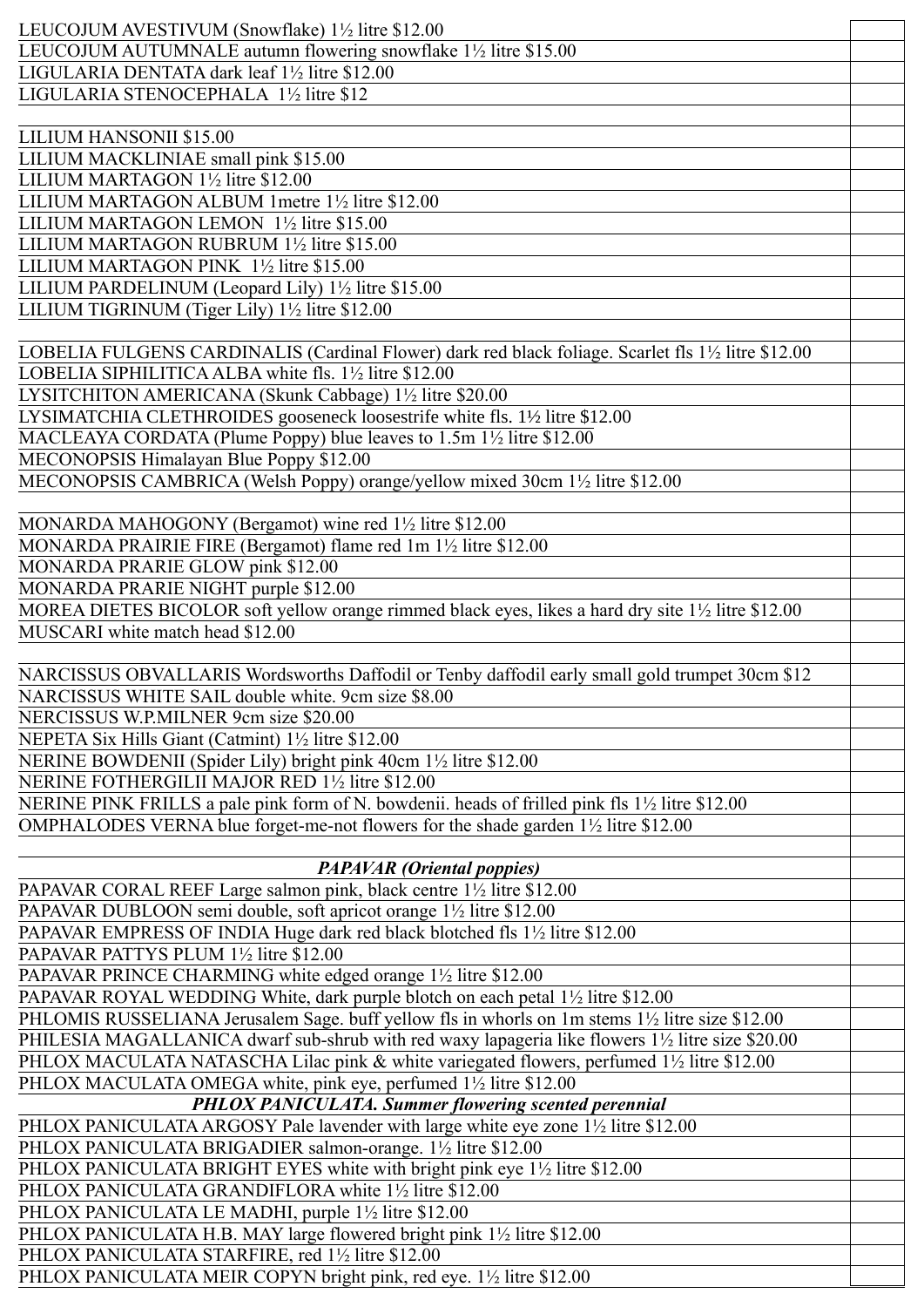| PHLOX PANICULATA MOTHER OF PEARL pink/white. 1½ litre \$12.00                                                          |  |
|------------------------------------------------------------------------------------------------------------------------|--|
| PHLOX PANICULATA PINK GOWN pale pink white eye zone 1½ litre \$12.00                                                   |  |
| PHLOX PANICULATA SALMON salmon pink 11/2 litre \$12.00                                                                 |  |
| PHLOX PANICULATA SNOWMAN, white. 11/2 litre \$12.00                                                                    |  |
| PHLOX PANICULATA STARRYEYE bright pink 1½ litre \$12.00                                                                |  |
| PHLOX PANICULATA SUMMER CLOUD pink, purple eye. 1½ litre \$12.00                                                       |  |
| PODOPHYLLUM SPOTTY DOTTY \$20                                                                                          |  |
|                                                                                                                        |  |
| POLEMONIUM REPTANS 1½ litre \$12                                                                                       |  |
| POLYGONATUM HOOKERII dwarf pink Solomons Seal 1½ litre \$12.00                                                         |  |
| POLYGONATUM MULTIFLORUM (Solomons Seal) white tipped green bells 1 <sup>1</sup> / <sub>2</sub> litre \$12.00           |  |
| POLYGONATUM VARIEGATUM Variegated Solomons Seal 60cm 11/2 litre \$12.00                                                |  |
|                                                                                                                        |  |
| POTENTILLA DOUBLE DARK RED 1½ litre \$15                                                                               |  |
| PRIMULA DENTICULATA (Drumstick primula) purple 30cm. 11/2 litre \$12.00                                                |  |
|                                                                                                                        |  |
| PRIMULA FLORINDAE (Giant Cowslip) orange, yellow & red shades mixed, 60cm. 1 <sup>1</sup> / <sub>2</sub> litre \$12.00 |  |
| PRIMULA INSHRIACH HYBRID salmon, copper, purple, apricot, orange shades mixed 1½ litre \$12.00                         |  |
| PRIMULA JAPONICA wine, pink, white mixed candelabra primula 1½ litre \$12.00                                           |  |
|                                                                                                                        |  |
| PRIMULA JULIANA JILL small black purple 1 <sup>1/2</sup> litre \$12.00                                                 |  |
| PRIMULA VERIS Cowslip bright yellow fls, ideal for naturalising in bulb meadows 11/2 litre \$12.00                     |  |
| PRIMULA VULGARIS (Wild English Primrose) pale yellow 1½ litre \$12.00                                                  |  |
| PRIMULA VULGARIS ALBA white primrose, winter/spring flowering 1½ litre \$12.00                                         |  |
|                                                                                                                        |  |
| PYRETHRUM ROBINSONS RED neat tufted foliage bright red daisies 60cm 11/2 litre \$12.00                                 |  |
| PYRETHRUM DOUBLE PINK 1½ litre \$15.00                                                                                 |  |
| PYRETHRUM SINGLE PINK 1½ litre \$12.00                                                                                 |  |
| RANUNCULUS X ARENDSII "Moonlight" soft lemon fls 1½ litre \$15.00                                                      |  |
| Rhodohypoxis                                                                                                           |  |
| RHODOHYPOXIS "DAWN" Very large flowered blush pink (the best) \$12.00                                                  |  |
| RHODOHYPOXIS ALBRIGHTON red \$12.00                                                                                    |  |
|                                                                                                                        |  |
| RHODOHYPOXIS FRED BROOME, largest flowered deep pink \$12.00                                                           |  |
| RHODOHYPOXIS MILLOIDES CLARET \$12.00                                                                                  |  |
| RHODOHYPOXIS STELLA rose pink \$12.00                                                                                  |  |
| RHODOHYPOXIS WHITE WINGS very large flowered white \$12.00                                                             |  |
| ROGERSIA AESCULIFOLIA Beautiful foliage pale pink fls one metre 11/2 litre \$15                                        |  |
| ROGERSIA PODOPHYLLA superb foliage plant. Cream flowers 11/2 litre \$15                                                |  |
| ROGERSIA PINNATA SUPERBA beautiful bronze foliage, deep pink fls. 11/2 litre \$15                                      |  |
|                                                                                                                        |  |
| ROMULEA WHITE small size \$8.00                                                                                        |  |
| ROSCOEA HUMANEA lavender flowers 11/2 litre \$20.00                                                                    |  |
| RUDBECKIA GOLDEN GLOW, double 1.5m 11/2 litre \$12.00                                                                  |  |
| RUDBECKIA GOLDSTRUM Low growing deep gold fls with black centre 11/2 litre \$12.00                                     |  |
| RUDBECKIA NITIDA yellow daisies drooping petals & green centre 1.5m 1½ litre \$12.00                                   |  |
|                                                                                                                        |  |
| SALVIA ELEGANS (Pineapple Sage) 11/2 litre \$12.00                                                                     |  |
|                                                                                                                        |  |
| SALVIA PATENS brilliant blue 45cm 1 <sup>1/2</sup> litre \$12.00                                                       |  |
|                                                                                                                        |  |
| SALVIA ULIGINOSA (Bog Sage) 1½ litre \$12.00                                                                           |  |
| SANGUINARIA CANADENSIS FL.PL. (Double Blood Root) 1½ litre \$15.00                                                     |  |
| SANGSORBIA OFFICINALIS deep red fls on tall stems over pretty foliage 11/2 litre \$12.00                               |  |
| SAUROMATUM VENOSUM (Syn. Typhonium venosum) Limited numbers. 11/2 litre \$15.00                                        |  |
| SAXIFRAGA FORTUNEI autumn winter flowering white 11/2 litre \$12.00                                                    |  |
|                                                                                                                        |  |
| SAXIFRAGA UMBROSA (LONDON PRIDE) evergreen mat white fls on red stems 30cm 1½ litre \$12.00                            |  |
| SEDUM AUTUMN JOY blueish foliage large heads of deep pink fls 40cm 1½ litre \$12.00                                    |  |
| SEDUM SIEBOLDII flat growing blue foliage pink fls. 1½ litre \$12.00                                                   |  |
|                                                                                                                        |  |
| SCABIOSA CAUCASIA BLUE MOUNTAIN blue 11/2 litre \$12.00                                                                |  |
| SCABIOSA CAUCASIA DEEP PURPLE 1½ litre \$20.00                                                                         |  |
| SCABIOSA MT COOK white \$12.00                                                                                         |  |
| <b>SCABIOSA PINK \$12.00</b>                                                                                           |  |
|                                                                                                                        |  |
| SCHIZOSTYLIS ALBA white 11/2 litre \$12.00                                                                             |  |